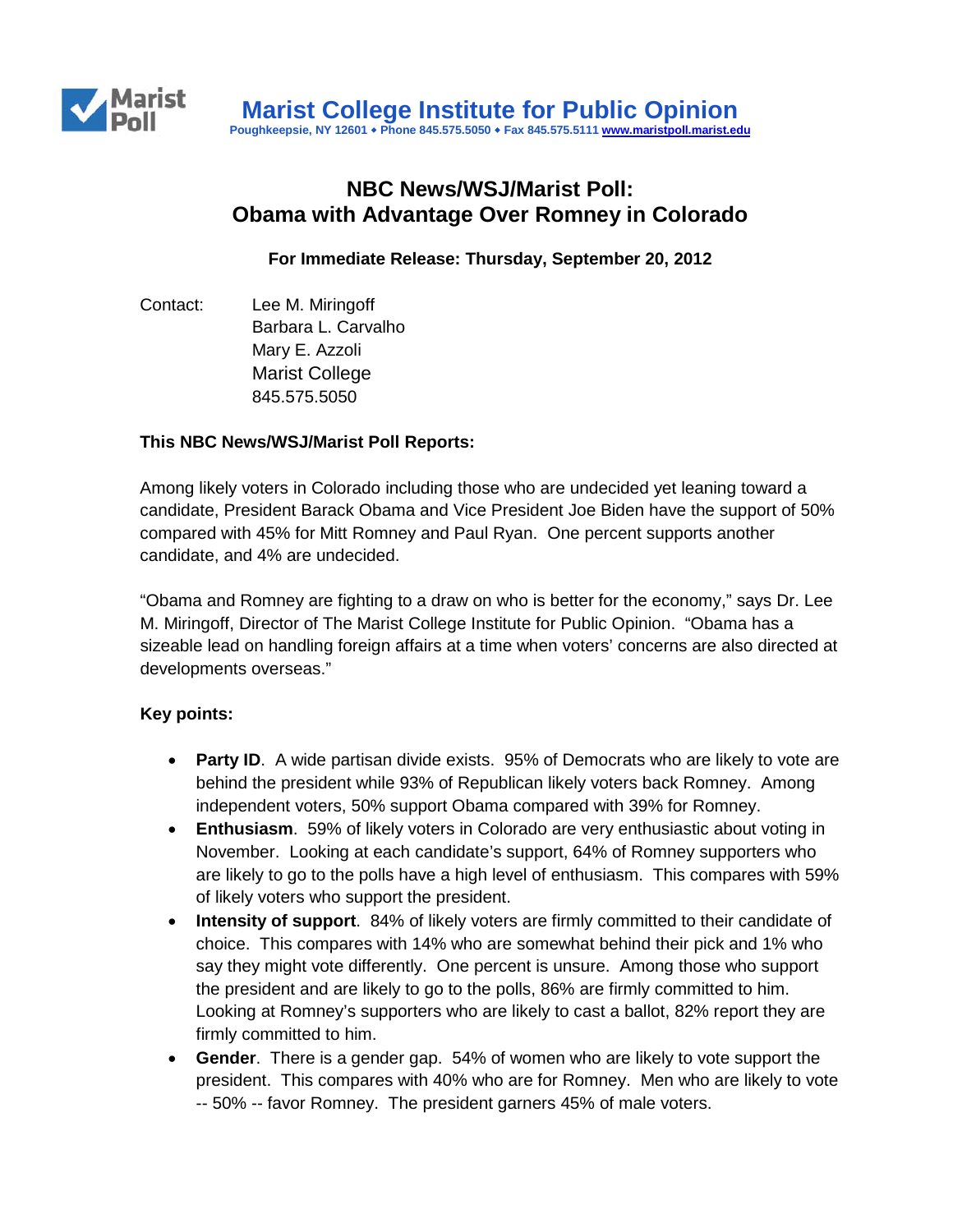• **Age**. President Obama carries the support of 70% of Colorado likely voters under the age of 30. This compares with 25% who are for Romney. Among those 30 to 44, a majority -- 53% -- supports Obama while 40% back Romney. Romney, however, edges Obama among older voters. Looking at likely voters between the ages of 45 and 59, 50% are for Romney compared with 45% for Obama. Romney receives support from the same proportion -- 50% -- of those 60 and older as does Obama -- 45%.

Looking at registered voters in Colorado including those who are undecided yet leaning toward a candidate, the president receives 50% of the vote compared with 44% for Romney. Two percent support another candidate, and 4% are undecided.

When NBC News/Marist last reported this question in May, 46% of registered voters supported the president. 45% were for Romney, and only 1% backed another candidate. Eight percent were undecided.

## **Majority Views Obama Favorably…Half Perceive Romney Unfavorably**

51% of Colorado likely voters have a favorable impression of the president. This compares with 45% who have an unfavorable view of him. Four percent are unsure.

When it comes to Mitt Romney's favorability, 50% have an *unfavorable* view of the candidate while 43% think well of him. Six percent are unsure.

### **Voters Divide about V.P. Candidates**

While 43% of likely Colorado voters have a positive impression of Vice President Joe Biden, 46% have an unfavorable one. 11% are unsure.

Looking at Paul Ryan, 43% think well of him compared with 44% who do not. 14% have either never heard of him or are unsure how to rate him.

# **Split Decision on Economy, Obama Takes Prize on Foreign Policy**

Which candidate will do a better job handling the economy? 48% of Colorado registered voters believe Obama will. This compares with 45% who think Romney is the better candidate to focus the nation's economy. Seven percent are unsure. Likely voters in Colorado agree. 48% of these voters report Obama is better skilled at dealing with the economy. However, 46% say Romney is better suited for the job. Six percent are unsure.

When NBC News/Marist last reported this question in May, voters also divided. At that time, 45% of registered voters reported Romney was the stronger candidate on the issue compared with 42% who believed Obama was. 13%, then, were unsure.